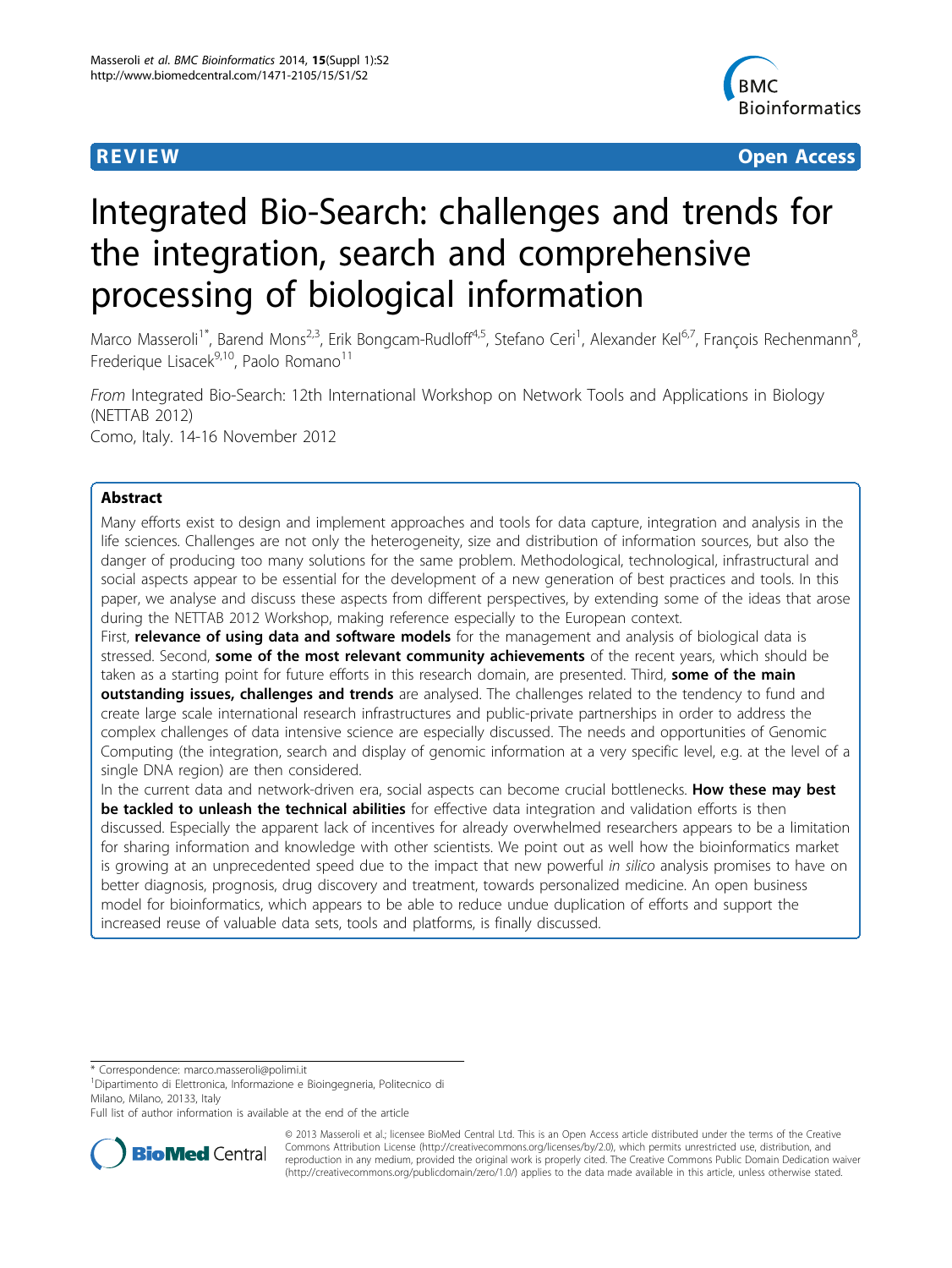# Background

The "bio-data deluge", intrinsically caused by highthroughput technologies, is currently providing scientists with very rich, but also almost unmanageable information. Techniques like Next-Generation Sequencing (NGS), only to mention the most widespread, generate data on an unprecedented scale and are now driving the generation of knowledge in all areas of the life sciences to new dimensions [[1](#page-13-0)].

The abundant information sources that are being created are not fully exploited because of the difficulties in finding, selecting, extracting and integrating the most appropriate information to address a biological question. Moreover, typical questions are increasingly complex and frequently require the simultaneous analyses of a great variety of data from multiple heterogeneous information domains and resources; they often make reference to different organisms' levels, e.g., whole organs, tissues, cells, and biomolecular entities. Consequently, the life science community urgently needs new and improved approaches to facilitate data management and analysis, which need the integration of data resources [[2](#page-13-0)]. We loosely define this activity as "Integrated Bio-Search". Integrated Bio-Search includes, then, all aspects relating to technologies, methods, architectures, systems, and applications for searching, retrieving, integrating and analyzing data, information and knowledge that are required to answer complex bio-medical-molecular questions, by means of the most appropriate infrastructures, services and tools [[3\]](#page-13-0). Although we see the above aspects as an integral part of good "data stewardship", we explicitly exclude from this paper other significant data stewardship challenges, like data storage and accessibility and related tools.

Available computational infrastructures support only part of the tasks required to answer questions in modern biology. Currently, scientists need to laboriously explore available sources via multiple and heterogeneous search services, compute data analyses via various Web interfaces to the many valuable, but not interoperable, tools accessible on the Internet, and finally struggle in combining selected information answering the original question. This situation partly arises as a consequence of too many individuals developing their own solutions without synergistically contributing to sharing initiatives. Furthermore, the human-centric nature of most bioinformatics resources is yet another source of complication in addressing questions in veterinary or plant sciences.

Structural improvements in finding, assessing and combining multiple inter-linked data and algorithmic sources have the potential to reshape the scenario of current bioinformatics applications, going way beyond the capabilities of conventional tools, Web Services and existing search engines. This scenario presents new methodological and technological challenges that we review in this paper.

Our major aims are to ensure that there is at least awareness of the major ongoing community driven efforts and to stimulate convergent evolution of best practices. We are convinced that solving data integration and automatic extraction problems requires formal models for data, information, tools and workflows. It also needs radically innovative solutions and some discipline; they include the use of universal identifiers - such as computer processable Uniform Resource Identifiers (URIs) and Universally Unique Identifiers (UUIDs) - to refer to concepts, proper study capture frameworks, Semantic Web approaches, efficient pre-indexing, partial or approximate value matching, rank aggregation, continuous or push-based search and intelligent alerts, exploratory methods and context-aware paradigms, collaborative and social efforts, as well as building new efficient information retrieval approaches, based on automation of persistent and reusable workflows. The power of formalization and modelling of all these aspects is crucial for their wide reusability and, thus, for a widespread adoption in the community. In the following sections we focus in particular on biological data and process modelling, formats, standards, ontologies, computational infrastructures and technologies, as well as on data and information indexing and search.

# Formal modeling in life sciences

The need for formal approaches is not less important in biology than in the physical sciences. Formalization brings several critical advantages. First of all, it allows for non-ambiguous definition of concepts. Think about the multiple acceptations of the term "gene" in narrative. Embedded in a semantic network or in a database schema, the class "gene" acquires a unique definition. Supplemented with a definition written in narrative language, it offers an efficient support for person-to-person communication and at the same time for computerbased implementation. Then, formal models may offer prediction capabilities. Differential equation systems are known to be a powerful and effective way to represent dynamical systems and to compute the evolution of their variables over time through their simulation. They are intensively used in mathematical ecology to study and predict the evolution of population sizes in ecosystems. In other cases, however, the need to provide quantitative values to the parameters of their equations presently limits the use of differential systems in biology. It is typically the case when studying gene interaction networks, for which quantitative data are still lacking. However, in that case, other types of formal models, such as Boolean equations or semi-qualitative equations, may be used.

As a consequence of the scarcity of mathematically expressed laws describing the complexity of biological systems, computer science may provide key elements to address the increasing need for formal modeling in the life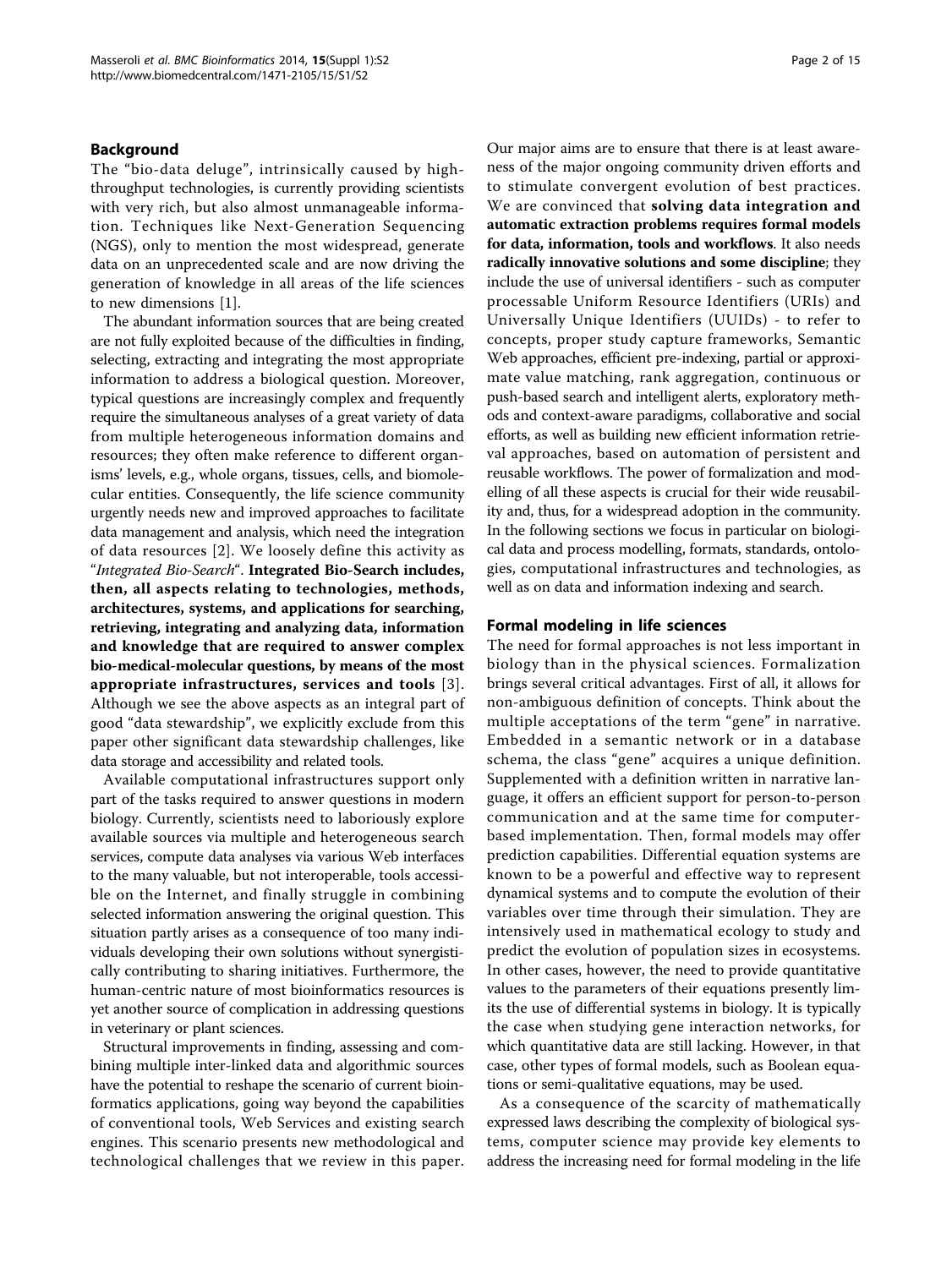sciences. This is demonstrated by the growing importance of bioinformatics, algorithms and software. Computer science does indeed bring to biology numerous specific modeling formalisms, relying on discrete mathematics, theory of languages, logic, and knowledge representation.

Databases, as opposed to files, are the very first example of such contribution. Database design relies on describing the domain to be covered and formalizing entities and their relationships. Simultaneously, it directly defines the integration of many heterogeneous bio-data to enable comprehensive analysis. Today, the Unified Modeling Language (UML) [[4\]](#page-13-0) and its derivatives are often used for this first step, resulting in a documented diagram that can be read and interpreted by humans on the one hand and leads to implementation, typically in relational database management systems, on the other. Shifting from data storage in tabular files to data structuring in a database is thus already a quantum leap into formalization and disambiguation, offering simultaneously powerful retrieval, query and analysis facilities.

Computer science provides many other modeling tools, which have no mathematical equivalent. Production rules can be used to represent methodological expert knowledge. This expertise can be integrated in complex data analysis pipelines in which input data and intermediary results are used to select, chain-up and parameterize appropriate methods. Formal grammars are an elegant solution to simulating morphogenesis. Multi-agent models also describe and simulate complex interacting entities. Boolean equations describe basic gene interaction networks. A strong advantage of all these formalisms is their effective and efficient implementation as operational software.

Conversely, biology has a lot to offer to computer science. An example of the reciprocal benefits of both disciplines is the "associative" power that computers have now gained, beyond formal logics, through dynamic concept webs. This allows computers to go "beyond the obvious" and make "new" predictions that were too complex or inaccessible by human reading and synthesis. Furthermore, implicit and indirect associations in highly complex concept webs can now be meaningfully exposed by computer processing and actually guide the human in cerebro discovery process. In fact, computers can work more closely to the way the human mind works [\[5\]](#page-13-0).

Computer science meets the modeling and integration requirements of biology so tightly that it will soon play the same role in biology as pure mathematics played and still plays in physics. Interestingly, the evolution of bioinformatics method validation illustrates this growing interconnection. In computer terms, criteria for assessing a piece of software are intrinsic qualities spanning algorithmic soundness, running time or statistical behaviour. Technically speaking, these criteria can be considered sufficient for theoretically validating a method and its underlying model. In biological applications however, the importance of benchmarking with reference or test datasets remains essential. In the early days of sequence analysis, artificial sequence data sets or unfiltered database search results with loose keywords have been used in a number of bioinformatics method papers as technical validations for new algorithms, thereby remotely solving any related biological question. The introduction of Receiver Operating Characteristic (ROC) analysis [[6](#page-13-0)] in evaluating predictive models and the quasi-systematic computation of sensitivity/specificity measures were a first step towards reducing this validation gap between the two disciplines. The rising of "-omics" data bridged the definition of models and their validation. Now, many models are designed to analyse large-scale data, and validated "in the process" through the production of interpretable results. For instance, both the number of identified proteins and the rigorous underlying statistical models are central to validating mass spectrometry data analysis methods developed for the purpose of identifying proteins in a proteomics experiment. Data and method validations have become inseparable.

In summary, computer science can provide modeling of four different levels minimally needed to:

- 1. formally represent relatively simple scientific assertions,
- 2. represent networks of such assertions and associations in pathway format,
- 3. quantitatively approximate the dynamics in such pathways,
- 4. describe the actual scientific workflows used to capture, process, integrate, analyse and model data.

In the following sections, we give illustrative, though not comprehensive, arguments to support our vision, shaped by our respective experience. The aim is to demonstrate in principle that it makes sense to treat each identifiable artifact produced in research, which might be "reusable" as a research object, and annotate it with sufficient metadata and provenance to actually make it sustainably accessible and reusable.

# Early community efforts and achievements

# Standards arising from bioinformatics research for human biology

It is now sufficiently clear that Web Services can play an effective role in this context, but, in order for them to achieve a widespread adoption, standards must be defined for the choice of Web Service technology, as well for semantically annotating both service functions and the data exchanged; furthermore, a mechanism for discovering services is needed. However, experience is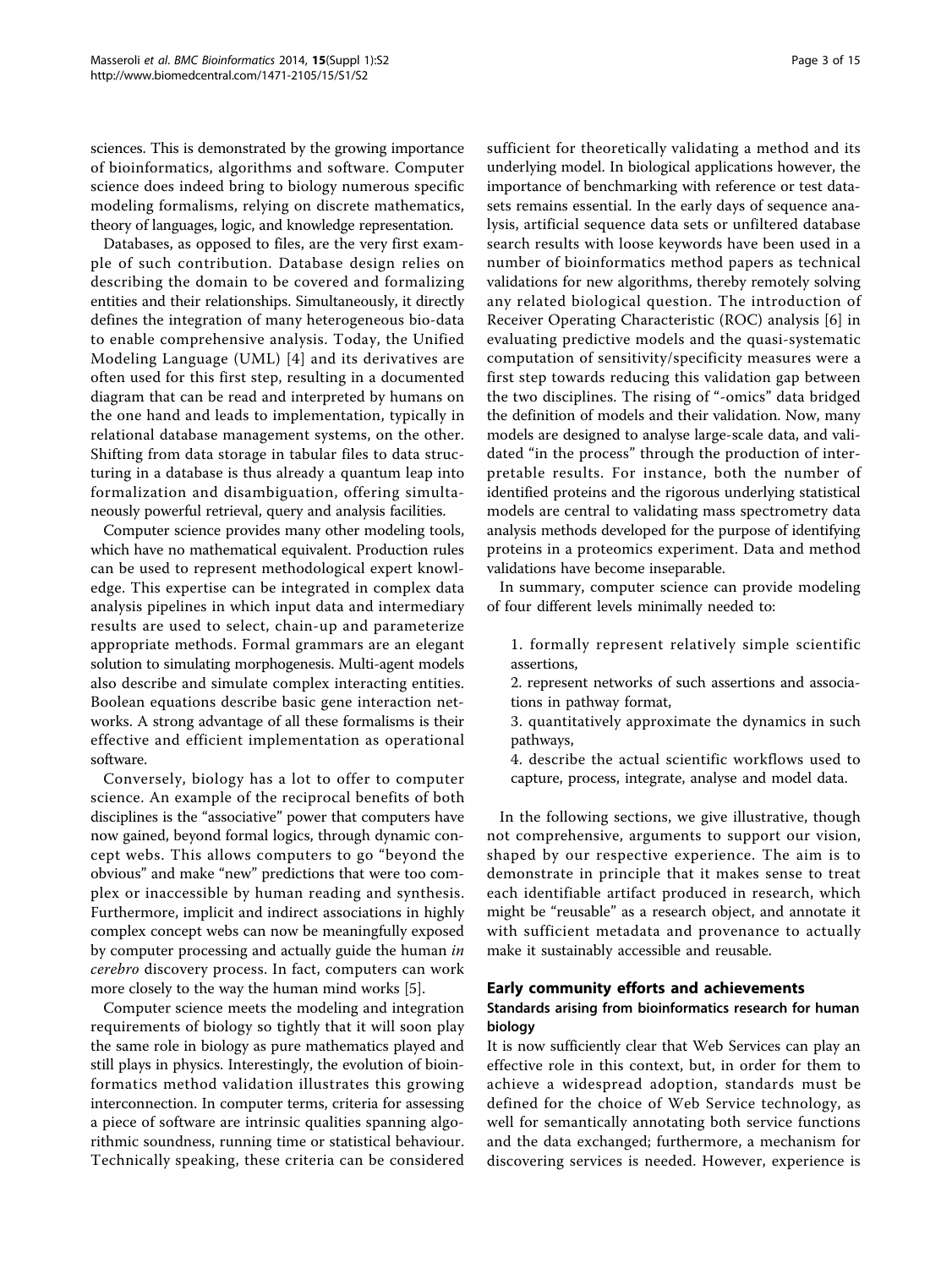now overwhelming that the real standards used in biology emerge from the community.

One of the pioneering projects trying to address these problems has been the EMBRACE EU FP6 funded project. The goal of this project was to enable biomedical research in the "-omics" era just before the NGS tsunami. The major products that resulted from this five years long project were:

1. EDAM ontology [\[7\]](#page-13-0), that covers common bioinformatics operations, topics and types of data, including identifiers and formats. It comprises concepts that are shared within the bioinformatics community and apply to semantic annotation.

2. EMBRACE Web Service registry [\[8](#page-13-0)], a collection of life science Web Services with built-in service testing and a prelude to the internationally supported Bio-Catalogue system [\[9](#page-13-0)].

3. BioXSD [[10](#page-13-0)], a common exchange format for basic bioinformatics data, was designed and implemented.

Intended interactions between EDAM and BioXSD are shown in Figure 1.

Another project funded in EU FP7, was GEN2PHEN [[11\]](#page-13-0); it pioneered the data, database and workflow challenges in collecting and sharing human genotype and phenotype data.

Finally, Open PHACTS [[12\]](#page-13-0) is a major knowledge management effort launched under the Innovative Medicine Initiative (IMI) framework. It is widely supported by pharmaceutical companies, but it also moves beyond the pharmaceutical realm. It is the first project that yielded a widely used infrastructure based on Semantic Web technology. The project attracted multiple associated partners and the beta version had more than one million hits. A rapidly increasing number of public and private partners adapt their services to use the content and the data model (described in Resource Description Framework (RDF) with rich provenance) of Open PHACTS. The technology developed by this project is generic and will increasingly be adopted in other fields of the life sciences.

# Beyond the human species

A variety of bioinformatics software solutions, analytical methods and common procedures and standards purposely devoted to the human species are available. Conversely, non-human life science communities exist with different degrees of scientific coordination, and some areas have already agreed on ontologies and common procedures and standards. But only few efforts have gone into the wider task of harmonizing the research efforts of these communities.

By adapting existing technologies from the field of human bioinformatics and developing them further, it is possible to build working infrastructures for bioinformatics within the non-human fields of life sciences. AllBio [[13\]](#page-13-0), a EU FP7 KBBE project, coordinates efforts to make the human genome related technologies operational in the fields of microbial, plant and livestock. Partners in AllBio

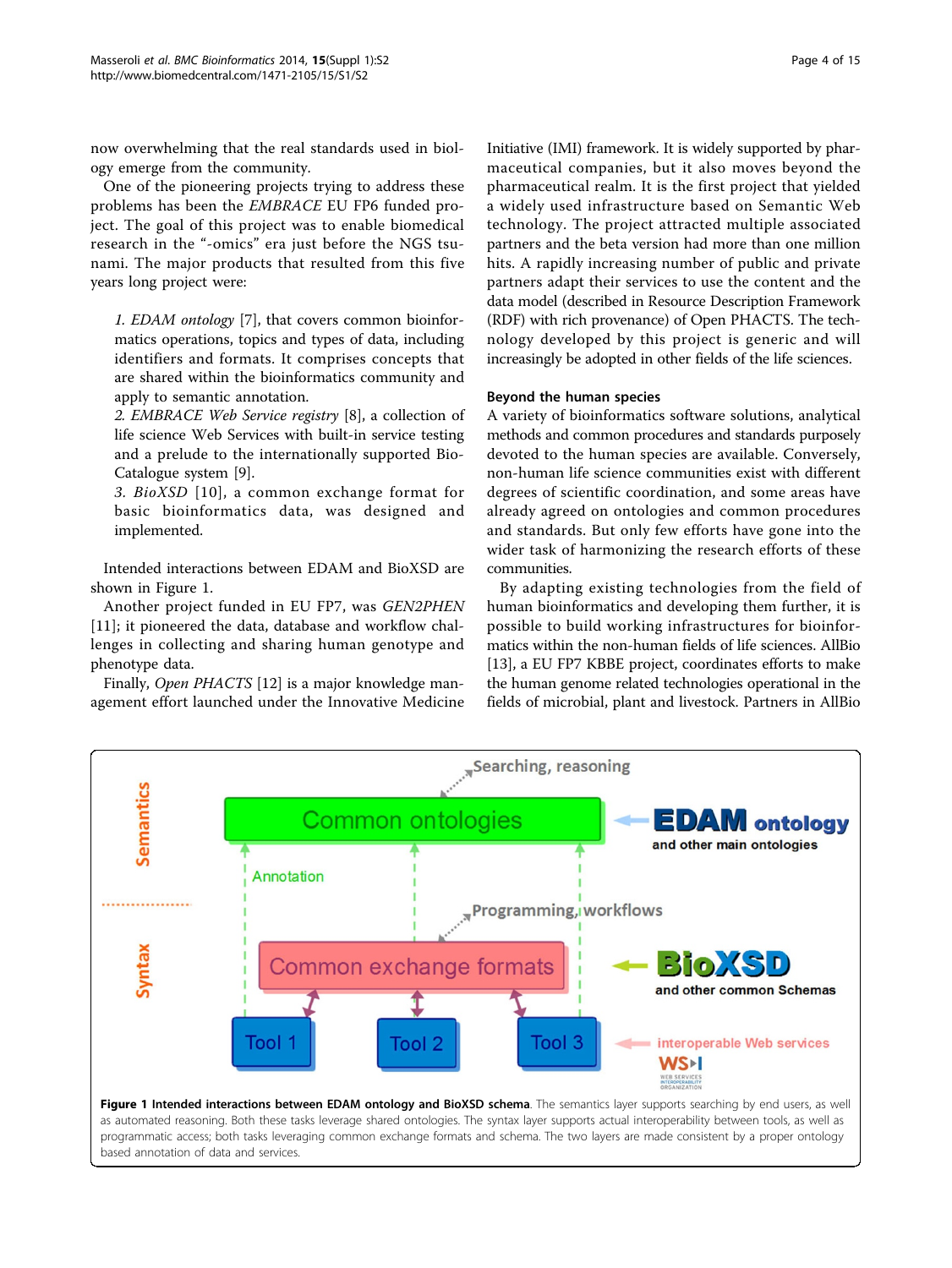collaborate on subprojects such as the design of ontologies for data and methods, and the choice of common interoperability standards.

# Cyber-infrastructures

The role of grassroots communities in creating and enforcing standards was highlighted in examples cited above. Integration is a matter of standardization, and effective standardization requires the common adoption of methods, models and tools. Nowadays, communities can best interact through ICT infrastructures to reduce and overcome space and time limitations. The European Strategic Forum on Research Infrastructures (ESFRI) and its related Research Infrastructures, many of which are now being implemented, is a perfect witness of this need and perspective. In 2012, the European Commission launched a call to all research communities to identify topics requiring integration in national research infrastructures: 547 proposals representing 246 topics were submitted. A refined selection of 135 topics with high potential and merit for future Horizon 2020 actions, 35 of which were from the Biological and Medical Sciences (BMS) area, were listed in the final report [\[14](#page-13-0)]. Among them, topics listed in Table 1 are worth mentioning; they are related to data integration and search, and clearly reflect the need for the outcomes of initiatives mentioned above. In addition, virtually all projects funded in EU FP6 under the ESFRI and IMI schemes have a (big) data component and call for a higher level and more formal collaboration.

The BioMedBridges project [\[15](#page-13-0)] was funded to investigate the creation of bridges between the ESFRI and other research infrastructures in order to prevent the development of data silos and non-interoperable tools. Currently, more than 10 ESFRI projects started to coordinate efforts in BioMedBridges. This shows a natural tendency of countries and international projects towards sharing the burden of data stewardship and management. Optimal sharing of best practices, data sets, tools and infrastructures within disciplines of biology, but notably also across the human, animal, plant, nutrition and biotechnology disciplines, will be driven by scarcity and scalability of resources. Most notably, ELIXIR [[16](#page-13-0)], with the tagline "data for life", is a candidate for a coordinating role. Communities should monitor the development of ELIXIR and, where possible, align, coordinate and share local expertise with this international environment.

# Major outstanding issues, challenges and trends New integration and search challenges for Genomic Computing

Management of data generated by NGS technologies is a paradigmatic illustration of the so-called "big data" challenge. The integration and search of genomic information is a problem of its own and serves as a leading example, as we expect comparable quantum leap developments in other "-omics" technologies and imaging as well. Current formats and standards for the representation of NGS data are inadequate to support efficient and high-level

# Table 1 Main Biological and Medical Science topics with high potential and merit for future Horizon 2020 actions.

| High potential Biological and Medical Science topics                                                                                                                                                        |
|-------------------------------------------------------------------------------------------------------------------------------------------------------------------------------------------------------------|
| Integrated disease and phenotype ontologies and supporting tools                                                                                                                                            |
| Molecular profile reference databases for cells and tissues                                                                                                                                                 |
| European infrastructure for genome research                                                                                                                                                                 |
| European animal genomics and phenomics infrastructure                                                                                                                                                       |
| An integrating activity for fish genome resources                                                                                                                                                           |
| Trans-national infrastructure for plant genomic science                                                                                                                                                     |
| European proteomics research infrastructure                                                                                                                                                                 |
| Integration of national non mammalian model animal facilities on the European level                                                                                                                         |
| European primate network: maintaining and developing best practice, staff education and international standards in biological and biomedical<br>research                                                    |
| Cyber-infrastructure for farmed and companion livestock                                                                                                                                                     |
| An integrated technology platform for high-throughput, multi-level phenotyping research to design robust farm animals for tomorrow                                                                          |
| Network of animal biological resources centers                                                                                                                                                              |
| Aquaculture infrastructures for excellence in EU fish research                                                                                                                                              |
| European network of high containment animal facilities to improve control of livestock transboundary and zoonotic infectious diseases                                                                       |
| European seed bank research infrastructure                                                                                                                                                                  |
| Forest tree genetic resources, a pan-European patrimony to be maintained and developed at the benefit of the scientific community                                                                           |
| Improved access of the scientific community to collections of non pathogenic, pathogenic, emerging and clinical human/animal virus isolates<br>(including fish and arthropods) up to biohazard risk group 4 |
| Facilities, resources and services for mining the nature and relevance of biocide resistance                                                                                                                |
| Pan-European resource for gene transfer vectors towards clinical application                                                                                                                                |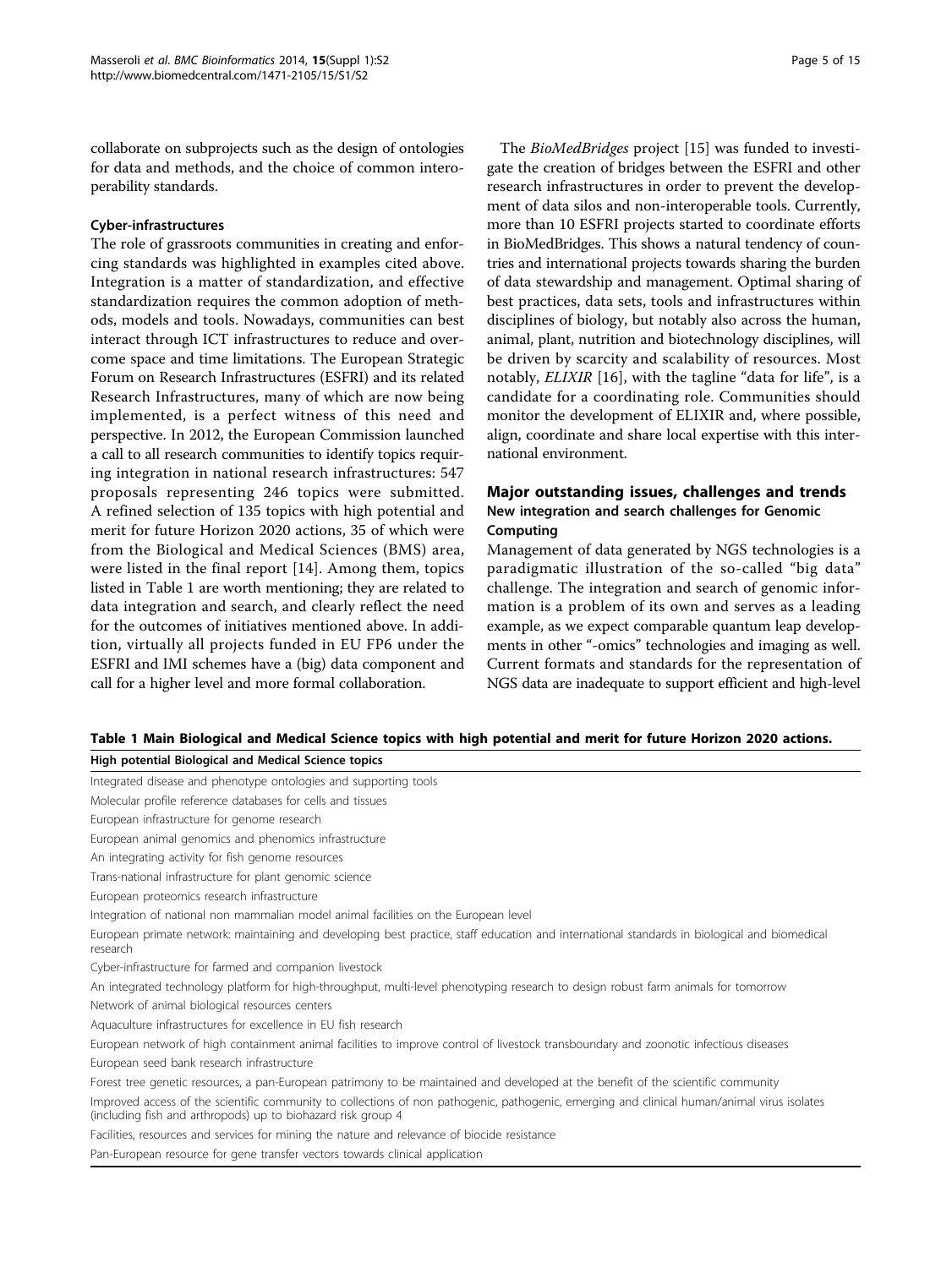search of information, as they are mostly concerned with the encoding of DNA-related information and not with its use within query and search systems. The interoperability standards, such as the Distributed Annotation System (DAS) [[17\]](#page-13-0), appear similarly inadequate to efficiently support interoperability at the level that is required by the breadth and complexity of exchanged information. In reality, the "data deluge" generated by NGS technologies has not been matched by corresponding progress in data query, integration, search and analysis, thus creating a gap in the potential use of NGS data.

Covering the gap is not easy. On the one hand, data integration is known to be a hard problem in all fields, as it requires coping first with different data semantics across data sources and then with efficient data sharing in the presence of replication and errors. In NGS, problems are amplified by the lack of standards for exposing data semantics at a level where it can be well understood and appreciated. Indeed, while the bioinformatics community has made enormous progresses in the description of several general-purpose ontological sources, similar attention has not been given to a high-level description of experimental and annotation data. Several databases and ontologies, as well as tools, exist for describing the general features of experimental data [\[18,19](#page-13-0)], or for connecting to annotations and displaying the corresponding DNA regions [[20](#page-13-0)], but little emphasis has been put on describing experimental results going beyond data formatting. Hence, the focus on specific DNA regions of experimental data sets, in order to "read" the experiment from a particular biological or medical perspective, is not adequately covered; but such capabilities are key ingredients to the support of biological research and personalized medicine. Indeed, the most important data integration involves the human genome, which description undergoes frequent updates of alignment references. his has been discussed for a period of over a year by a group of engineers and computer scientists from the Politecnico di Milano (Polimi) with biologists and bioinformaticians of the Istituto Europeo di Oncologia - Istituto Italiano di Tecnologia (IEO-IIT). The conclusion of this group is that the field requires a revolutionary, datacentred approach [[21](#page-13-0)]. Practices established in various research laboratories, involving data alignment and data analysis pipelines, cannot be easily interfered with. Yet, there is a need for interpreting experimental data at a high level of abstraction, in terms of specific properties of genomic regions. Such interpretation is facilitated by the presence of few well-understood physical data formats (e.g. FASTQ, SAM, BAM, BED, bigWig, etc. [[22\]](#page-13-0)) that are suitable for data extraction via simple wrapping technologies. Thus, it is possible to extract region-aware data in high-level format from experimental or annotation data sets (e.g. height, width and probability of peaks in a ChIP-Seq experiment which satisfy a given threshold of extraction, relative to the genome region where peaks are expressed). Such information is much more compact and semantically rich than the one that can be expressed in the BAM, BED or bigWig data formats. Furthermore, it can be processed by high-level programming languages.

A joint Polimi/IEO-IIT effort is ongoing towards the definition of a "genometric data model" and a "genometric query language" which can be used to describe the information contained within each data set. The data model associates a semi-structured collection of metadata with each experimental data file; moreover, each data set is transformed into genomic regions, each having coordinates relative to a reference assembly and associated with specific data (e.g. describing mutations, gene expressions, transcription sites, etc.). The genometric query language is capable of high-level operations such as comparing experiments, extracting their most interesting regions and mapping a given region description to another within the "genometric space". It thus provides a good starting point both for pattern-based queries, e.g. by extracting experiments or regions that exhibit specific data patterns, and for data analysis, e.g. by constructing region-to-region or experiment-to-experiment networks highlighting their similarity or relationships. While this research project is not the only one dealing with high-level query languages for NGS data (e.g. see [[23\]](#page-13-0)), it aims at preserving the way in which data sets are produced and primarily analysed in experimental laboratories, and operates on top of these primary analyses.

A high-level description of genome information is the starting point of content-based indexing and search. Genomic information can be indexed by information content and significance in much the same way Web pages are indexed by word content and significance. If research centres make their NGS data available in some form of Web interface (ranging from basic DAS 1.6 or DAS 2.0 versions, up to direct exposure of an Application Programming Interface (API) to genometric queries), it will be technically possible to implement a process very similar to Web crawling, extending access to all the research centres who agree to share (part of) their NGS data.

By coupling indexing to crawling, we come to a vision of the "Web of Genomes" as a powerful infrastructure supporting the future of Genomic Computing. We can initially assume simple search patterns, such as finding experimental data related either to a given pathology (based on metadata) or to a panel of mutations localized on DNA regions (based on region information). Search patterns may then grow in complexity, up to encompassing similarity search with specific genome regions, which characterize a given experiment. The identified and extracted insights from highly variable original data files could then be stored as associations in a computer readable and interoperable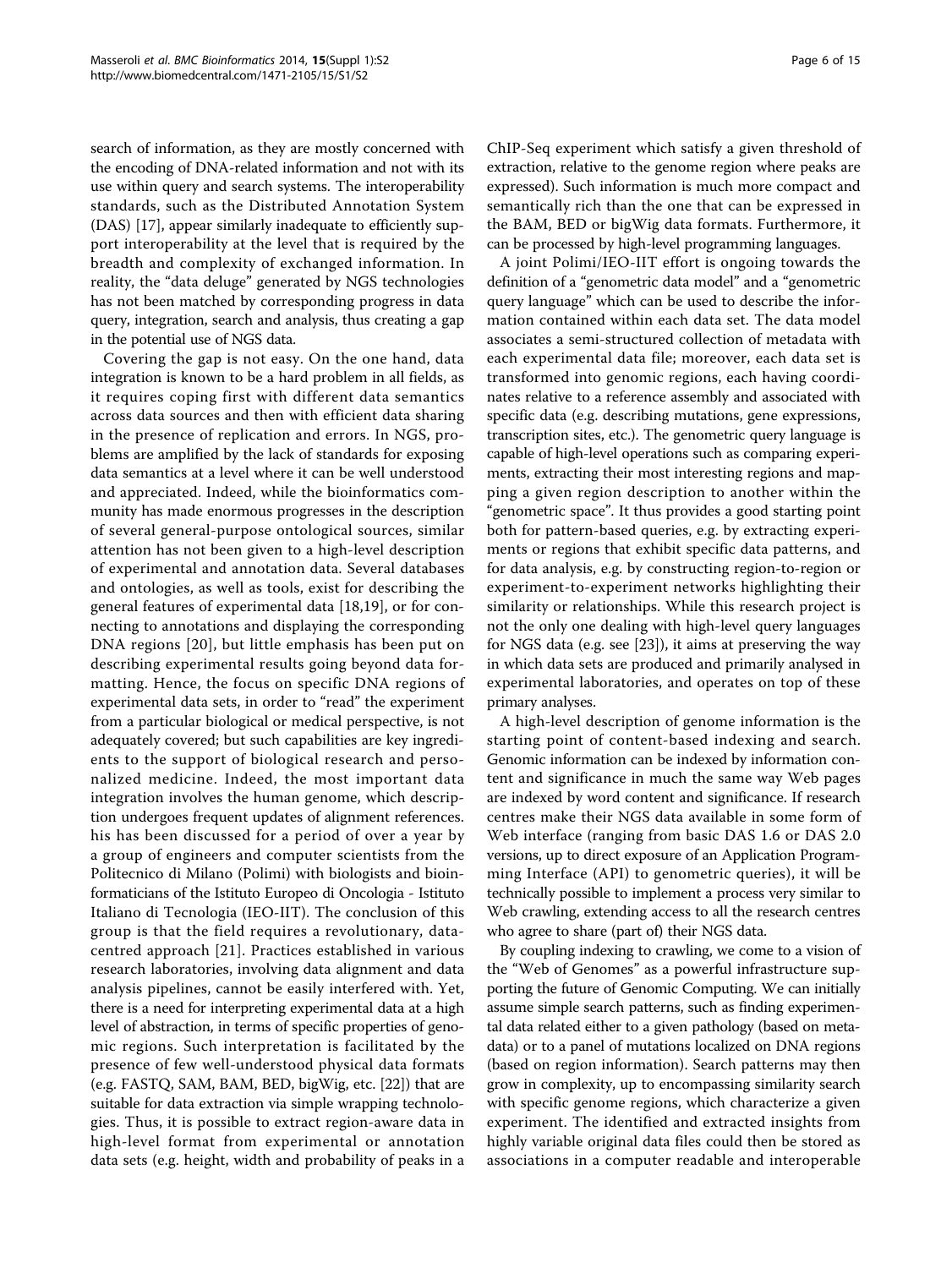format, such as the provenance-rich RDF, i.e. as nanopublications (see next section), that would seamlessly connect them to all core legacy information in the same format.

How far is this vision? We still need a number of well-traced technological achievements, based on wellestablished practices that have been already applied to other fields and primarily to the Web as we know it. This vision arises from strong previous expertise in generic data and Web management. It can progressively turn into reality through coordination, co-operation and support towards reshaping the field of data search and integration for Genomic Computing.

# From data to information

As soon as data sets have undergone a first level of preprocessing and analytics, even before the actual biological interpretation and knowledge discovery start, the "associations" and "assertions" about how concepts addressed in the data sets may relate to each other become apparent. This can range from simple associations, such as co-location or co-expression, to entirely fleshed out assertions about how a given post-translational modification influences the 3D structure of a protein. Such associations, in essence, follow the model of "subject-predicate-object" (SPO) triples, such as those operated in RDF. Notably, certain assertions need more than one SPO to become meaningful. For instance, a single nucleotide polymorphism (SNP) in a given position (triple 1) and in a given species (triple 2) may cause a certain protein change (triple 3). Therefore, in many cases a small named graph is needed to form a minimal assertion. Following this principle, a "nanopublication" has been defined as the smallest possible meaningful assertion published in RDF [\[24\]](#page-13-0). It also relates to the concept of "Research Objects" [[25](#page-13-0)], which has been introduced in order to capture the need for more formal modeling in biology in the broadest sense. A Research Object is an aggregation object that bundles together experimental resources that are essential to a computational scientific study or investigation. If we define a research object, *ad interim* for the purposes of this position paper, as "any identifiable artifact produced in the activities of research and formatted for computational studies", such research objects cover formal data models of level 1 (such as nanopublications and micropublications), level 2 (such as a formal pathway in, for instance, WikiPathways), level 3 (any system biology qualitative model) and level 4 (for instance well documented and reusable workflows).

All concepts in a nanopublication graph should ideally refer to a well established vocabulary, so that linking to ontological knowledge is possible and computers understand exactly what is meant by each URI in the graph. It is important that nanopublications can also be expressed in a human readable language, based on a correct linking of the URIs in the graph and the terms used in a narrative (in different languages) of the concepts in question. Next, the nanopublication needs provenance to be placed in context. Not only minimal information about the conditions under which the assertion has emerged and those under which it is considered "true", but also all other metadata that are usually associated with a classical narrative research article (such as authors, publisher, etc.) should be associated with the nanopublication. In fully compliant nanopublications, these parts of the connected graphs forming the entire nanopublication are also modeled in RDF (see guidelines and examples at [\[26\]](#page-13-0)).

Nanopublications have now been created from different data types, such as locus specific databases [[27](#page-13-0)], the Fantom 5 data set, GWAS data [\[28\]](#page-13-0), chemistry and pharmaceutical databases [[29](#page-13-0)], UniProt and neXtProt. In principle, each data source containing assertional information can be republished in this format, which is both machine interoperable and human readable, with relatively limited effort, without distorting neither the original data format nor the legacy database. Nanopublications can also be re-created by text mining, although they suffer from the same challenges as all text mining approaches [[30](#page-13-0)]. An increasing number of narrative sources (including PubMed) are now being "nanopublished", i.e. published as nanopublications, and major international publishers are investigating how they can expose the scientific conclusions and evidences contained in their narrative collections in this format.

# Expanding collaborative efforts and broadening communities

In the previous sections, we have highlighted some technologies and methodologies that can efficiently support new data integration and search challenges set by NGS and the development of new high-throughput equipment. We have especially stressed the role of modelling, standardization, and interoperability. We also hinted at addressing methodological and technological outstanding issues through the expansion of collaborative efforts. As in other fields, community efforts, such as data annotation and curation, are progressively enabled by the growing support of social information and communication technologies. The technical environments that are available for community annotation, data publishing and integration play an increasingly important role in the life sciences [[31](#page-13-0)-[34](#page-14-0)]. Yet, some factors are still limiting the possible valuable contributions arising from social efforts. Here, some of these factors are shortly discussed, focusing on those that restrain the participation of scientists to bio-data integration, mining and validation. In particular, we identified two major difficulties. First, scientists appear to currently lack the motivation to contribute positively to annotation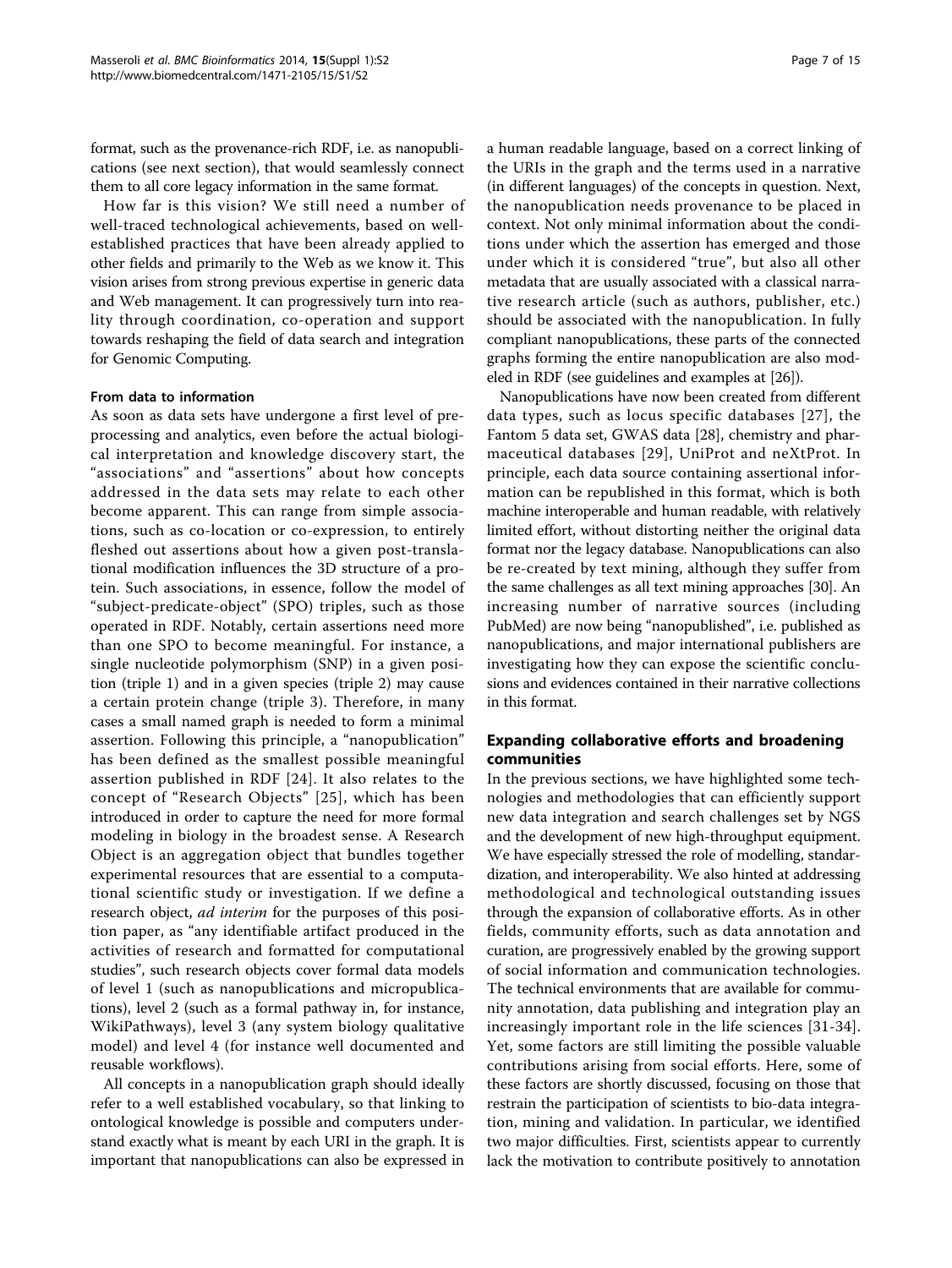in databases or knowledge bases. Second, valuable work done by authors who do not produce de novo data, but carefully select data from repositories for reanalysis, is poorly acknowledged. The following sheds some light on these questions and the various possible answers brought by communities with different social roles.

# Data curation: from ignoring to cooperative

Many of us search or browse bioinformatics online resources. While doing so, we occasionally activate a link that unexpectedly breaks or points to absurd content. We mentally complain about it, but we usually ignore it and resume browsing. Some of us do spend the couple of minutes necessary to report this broken or mistaken link to the development team (if still in existence) and thereby spare the trouble to other users. In this case, "contributing" is pointing out errors but not solving issues. Indeed, too few of us envisage on-line resources as community wealth to which contribution would mean definite improvement and added value, i.e. a form of curation, which benefits all.

The activity of biological data curation has evolved over the years to a point where there is now an organised International Society of Biocuration [[35\]](#page-14-0) within which the question of community-based curation is debated and promoted, among other themes. The need for a coordinated action in this domain was emphasised for instance when the Swiss-Prot team introduced in 2007 the "adopt a protein" scheme [[36](#page-14-0)], encouraging specialists of a given protein to oversee the update of the corresponding UniProtKB/Swiss-Prot entry. As it seems, scientists are not born protein adopters and the initiative could not be sustained. In the same period, a more sophisticated wiki based attempt was made in WikiProteins: the paper calling for a million minds [Mons 2008] from 2008 has meanwhile collected more than 120 citations, but is not in line with the number of community annotations in WikiProteins, and the attempt was discontinued. Other wiki-based approaches, such as the GeneWiki (in the context of WikiPedia) [\[32\]](#page-14-0) and for instance WikiPathways [[33](#page-14-0)], have met with slightly more traffic, but to the best of our knowledge the only community annotation effort that really took off to a level of satisfaction is *ChemSpider* [[37](#page-14-0)]. However, with these lessons learned, an alternative invitation to contribute was devised a few years later in the human protein-centric knowledge platform neXtProt [[38](#page-14-0)]. The neXtProt scheme promotes users' participation through the specific input of a selected network of specialists. Experts contribute by submitting experimental data sets and defining metrics for quality filtering in agreement with the neXtProt team. Very recently, curated associations on, for instance, Post Translational Modifications from NextProt have been formatted as nanopublications; this will allow the community contributions to certain snippets of information to be fully recognized (see next section).

In essence, biological data curation history tends to show that direct contribution may not be the ultimate strategy for gathering quality information and attracting potential contributors when it is limited to the addition of comments or facts in a Web page. Instead, guided input, so as to capture and shape information upon criteria that were previously and collectively agreed upon, seems more of a realistic approach. Future tools should rely on social interfaces encouraging users' cooperation in a constructive and targeted manner. Some efforts have already been made in this direction, e.g. for collaborative ontology development [\[39](#page-14-0)] and for interactive knowledge capture by means of Semantic Web technologies [[40](#page-14-0)]. Yet, this important future area of scientific contribution suffers from the same roadblock as the "data-based science" discussed before. Unless a culture develops where these contributions (when measured perfectly) influence the career of the next generation of scientists, community contributions will always be limited to the "altruistic few" [\[41\]](#page-14-0).

### Exchange, access, provenance and reward models

An outstanding issue is the social award system and the perceptions prevailing around data sharing. In white papers advocating data sharing, authors usually emphasise technical challenges rather than the actual process of data sharing, although there are as many social challenges associated with actual data sharing as there are technical challenges. Obviously, technical challenges come first: data can only be shared if they are interoperable in format or have been captured with proper metadata attached.

Making data Open Access is clearly not enough; data accessibility and reusability by others than the data generators, is what really matters. As stated in previous sections, reuse of valuable data sets will support e-science discovery processes. In this context, provenance is the key for users planning to include existing data in a meta-analysis. Prior to adding a data set to the analysis mix, an e-scientist needs to evaluate the set, its overall relevance, quality and the underlying methods. For this crucial decision step, the metadata, including rich provenance, are needed.

In many cases, data can be excluded or included from/in an analysis workflow by properly instructed machines. For instance, all data on genes of a given species, e.g. mouse, can be automatically discarded, as long as sufficient provenance is associated with each candidate data set. It is thus very important that the concept "mouse" as Mus musculus is associated with a data set based entirely on mouse experiments, and properly referred to with a computer readable identifier. But it is also important that such identifier is at the appropriate position in the metadata fields,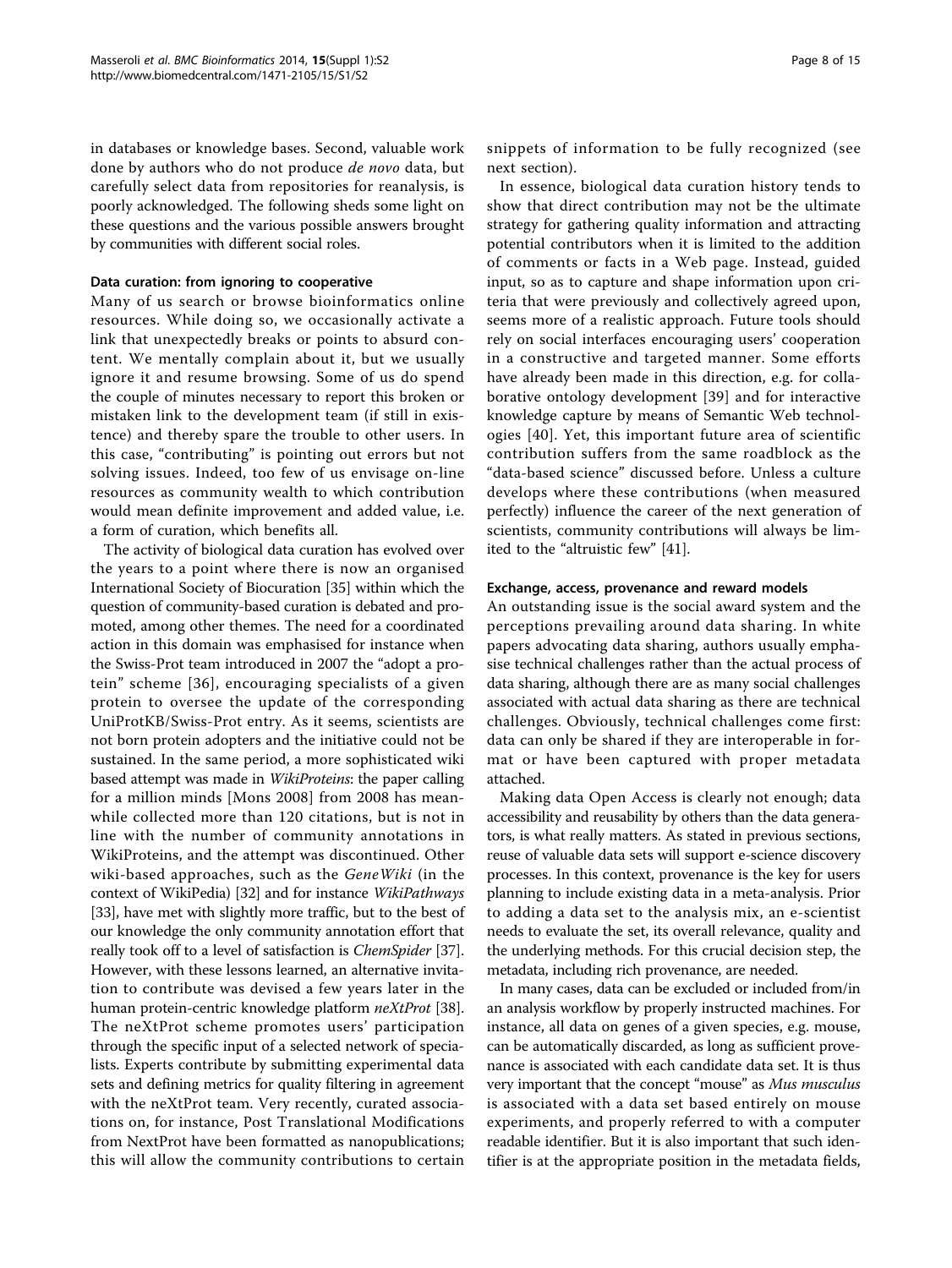or in a RDF graph; this, for instance, to allow for the distinction between an occasional mention of the concept Mus musculus in a table or graph, as opposed to the statement "this entire set was generated on 'mouse' experiments". However, this ideal situation is currently far from reality. Even with Digital Object Identifiers (DOIs) for data sets and initiatives such as FigShare [[42](#page-14-0)], Dryad [[43](#page-14-0)] and the Research Data Alliance [\[44](#page-14-0)], we will need many years before each valuable data set can be properly judged and interpreted by others than its creators. This becomes even more pertinent in multi-scale modeling and the associated multi-omics and multi-technology data sets that increasingly dominate contemporary biology. It is not enough to "find a data set of potential relevance", because soon there will be too many, or to see some metadata on how the study was performed, although this is a conditio sine qua non. For real e-science approaches in biology, we need to see the provenance of each individual data element as it may appear, for instance, as a crucial edge in a graphbased hypothetical discovery interface.

Nanopublications and micropublications are here important. It is clear that entire complex data sets with hundreds of thousands, and sometimes millions, of interesting associations can be published as nanopublications; so, they are no longer lost in a huge number of hyperlinks to remote repositories, but each and every individual association becomes a research object in its own right, and is discoverable by computers and humans alike, all across the Web.

Assuming nanopublications and micropublications can solve the data integration issue, the next challenge is to "build a market" for such small information units. They do not intrinsically carry enough evidence to be trusted. The decision to "trust" them or not is taken on the basis of the source information, the associated methods and the reasoning that led to the claim in question. Again, additional steps (in fact, a form of annotation) are needed to create such computer and human readable units with rich enough provenance. This raises the question of finding the means of improving scientists' motivation to spend extra time on annotation.

Naturally, we lack much of the technical infrastructure that is needed to make this all reality, but, in practical sense, these needs are "easier" to fulfil than breaking through the science ecosystem hurdle to make "preparation for sharing" of data a core activity for every data creator and publisher. In fact, what we need is "desktop publishing" of data and information, very much like today authors carefully pre-format their papers according to guidelines for authors. Modern publishers should become data publishers, as well as narrative publishers, and should assist scientists in the curation and shaping of newly published data sets and of their provenance, much the same as they currently do for narrative.

Especially for sensitive data, both in terms of privacy and competitiveness, a trusted party status for the needed data publishing and stewardship infrastructure is a *condi*tio sine qua non. Therefore, such a data exchange environment can only be built effectively as a federated and "approved" infrastructure, serving national as well as international data driven projects, and as a public-private partnership.

For purposes of clarity, in Figure 2 we have summarized, and grossly oversimplified, the basic workflow of data driven science. What is needed for e-science is, in fact, a completely new way of publishing, using, searching and reasoning with massive data output, in an open, softwaredriven, interactive environment.

Relevant scientific data, such as open source publications (e.g. Public Library of Science (PLoS) or BioMed Central (BMC)), individual assertions from closed access publications, abstracts (e.g. PubMed) and relevant legacy



Figure 2 The basic workflow of data driven science. The general principle that a data exchange platform should enable and support is depicted. A newly generated data set is combined with other data sets (ideally all core legacy information of relevance) and new insights, including complicated processes, such as multi-omics data integration, multi-scale modeling, computer reasoning and inference, etc., are derived from that data integration and modelling. To this end, users should be allowed to upload their (novel) data and run standard workflows of choice on the combined data.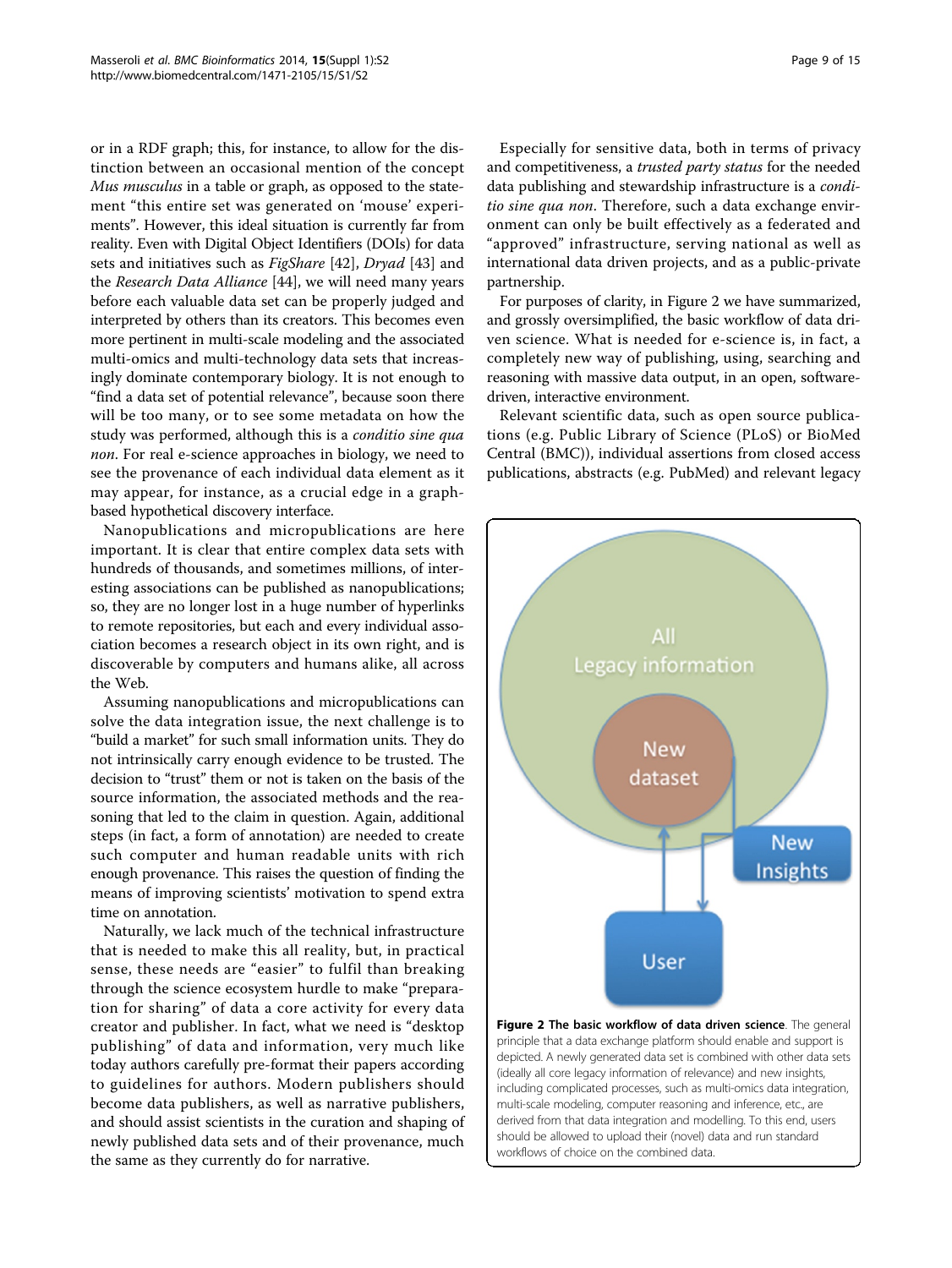data sources (e.g. ChEMBL, UniProt), that constitute a central core of biological information requested by almost all domains, should be made available in an interoperable format to make their direct integration, comparison and modeling with new data possible (Figure 3). Currently, only a small percentage of information in databases, for instance SNP-phenotype associations, can be recovered by text mining from abstracts, or even the entire narrative part, of full text articles. Many of these types of associations are included in tables and figures, which escape ordinary text mining algorithms, and in supplementary data, which are ignored by text mining. It is therefore crucial to move to a situation where massive numbers of associations can be published in a "discoverable" and interoperable format, with proper references to the producers of the data and associated narrative elements in order to allow award of the efforts.

Notably, publishers have already played a role by imposing annotated data submission and, some of them, by being involved in the definition of related standards, e.g., MINSEQE [[45\]](#page-14-0) or MIAPE [[46](#page-14-0)] standards that are

governing corresponding data repositories: ArrayExpress [[47\]](#page-14-0) for MINSEQE or PRIDE [\[48](#page-14-0)] for MIAPE. However, a major roadblock at this point in time is that many grant and manuscript reviewers still do not recognise the value of studies that do not entail the production of new experimental data, but only exploit results from data repositories. Without challenging the sustained importance of proving a biological hypothesis with sound experimental data, it should nonetheless be admitted that validation does not necessarily impose being the creator of the data used as evidence.

Finally, social hurdles for data sharing are not limited to the conservatism of publishers and funders, which could be overcome hopefully soon. Additionally and more importantly, there is no "scientific" reward for sharing, i.e. acknowledgement of its value as a scientific product. If no mechanisms exist for any generally acknowledged reward for sharing and making own data discoverable, well annotated, principally interoperable and citable, a routine of data sharing is not likely to be established. Movements like Altmetrics [[49](#page-14-0)] are crucial to raise a discussion and to

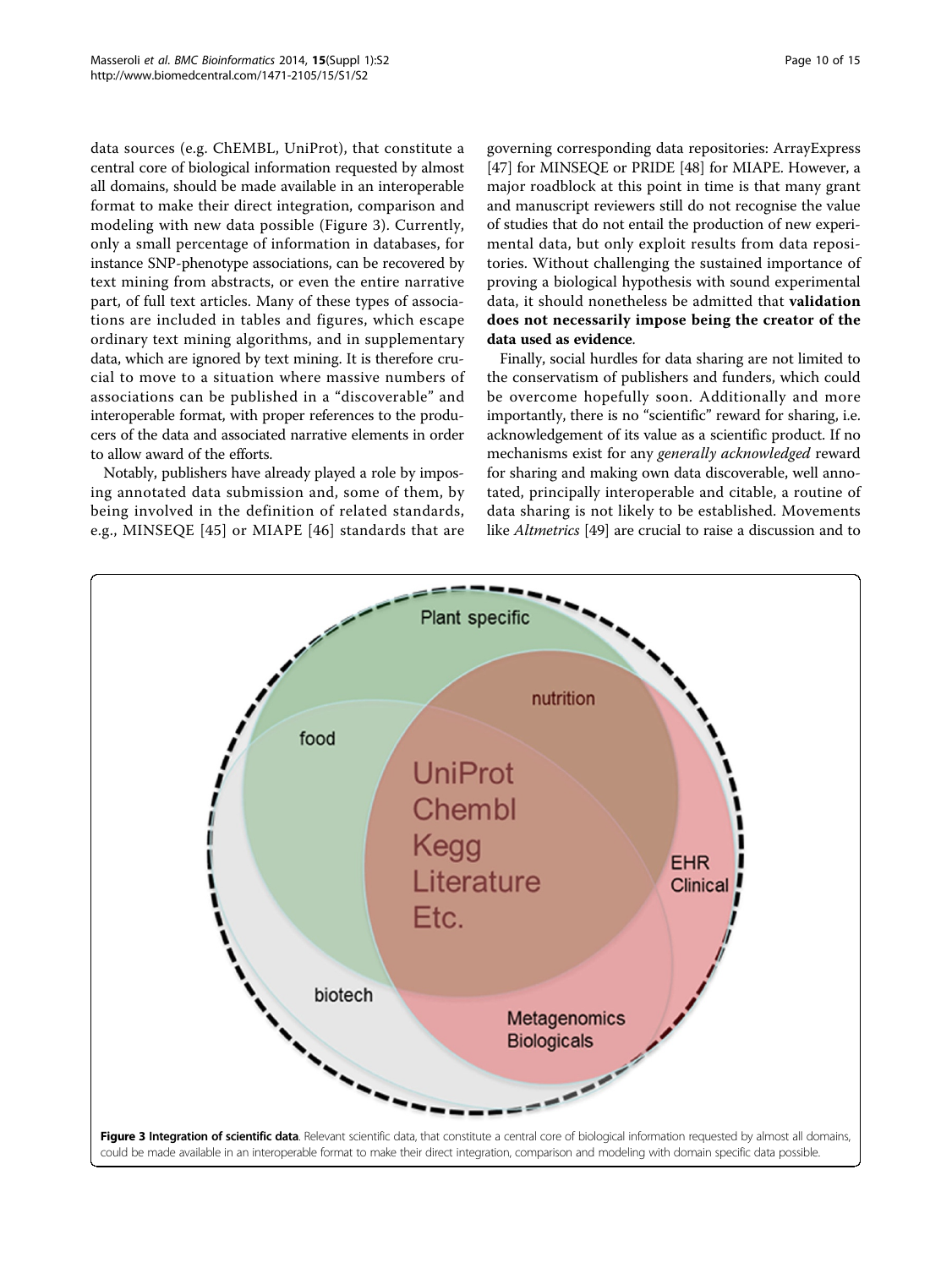demonstrate technical feasibility of a fine grained judgement about an individual's contribution to a scientific record. However, until the "reward" reaches a steady and wide acceptance by reviewers, funding bodies and publishers, nothing will change. They have the means to push researchers make a proper data stewardship part of their natural workflow. It is only since recently that we need to take the "reusability" of the data that are being generated into account in the study design. Several funders already require a well-drafted data stewardship plan for any proposal that will generate significant data sets. This practice should be encouraged; proper standards, best practices, guidelines and reward systems should be implemented and made easily findable, so that biologists with little or no affinity with bioinformatics or data sharing can still participate. Only if all these prerequisites for data sharing are in place, the culture may change and a genuine open data exchange culture in the life sciences can be established.

# Business models for bioinformatics

If all the above would be solved properly, we still need a sustainable environment to make this a reliable part of the scientific practice. This means that funding-cycle based approaches alone will not suffice. Several examples exist of crucial resources, used by each and every scientist, that have faced financial crises in periods between solid funding (e.g. Swiss-Prot [[50](#page-14-0)]). Therefore, it seems that the entire system can function only with private and public parties working together in a structured partnership, each filling their own natural niche. Business aspects that can sustain the development, validation and maintenance of data access, integration, search and analysis efforts are thus an important challenge in bioinformatics.

The major driving force of the growing bioinformatics market is the need for new drug development technologies. Currently, the major pharmaceutical companies are suffering from a lack of revolutionary new ideas, the use of which, in turn, will require new approaches to develop a new generation of drugs. In trying to address the crucial need of bioinformatics methods for understanding disease mechanisms and boosting the drug discovery process, many active players in this market, such as big and middle size pharmaceutical companies, university clinics and governmental institutions, initiated their own plan, thereby producing the same solutions again and again. As a result, the pharmaceutical industry, the only constituency that can "take a drug all the way to the market" invests lesser funds in pursuing in-depth biological studies. Community initiatives in structural public-private partnerships, such as in the IMI programme, may be a solution for sharing costs and granting proper access to data, e.g. core legacy data (Open PHACTS [[12](#page-13-0)]), pharma data (European Translational Information and Knowledge Management Services - ETRIKS [\[51](#page-14-0)]), clinical data (European Medical Information Framework - EMIF [[52](#page-14-0)]) and even compounds (European Lead Factory - ELF [[53](#page-14-0)]). New mixed business models for software and data, e.g. based on the Freemium [[54](#page-14-0)] model, could guarantee the sustainability of the projects mentioned above.

At the same time, the use of computer technologies and bioinformatics opens new opportunities for drug discovery, research and development, which have not been widely applied until now. Small biotech firms and public institutes could form a rapidly growing force in the early stages of drug development, while "big pharma" industries could likely be more and more specialising in the later phases of lead development and final marketing. Several commercial companies have already been created to fill these needs. These companies offer bioinformatics tools and databases that provide generic solutions for some of the drug development process' tasks. Although such commercial tools are used quite extensively, still the overall annual revenue value of all these companies totals only to about 100 million dollars. This is almost 100 times less than the overall bioinformatics market needs (8.6 billion dollars in 2014, see Table 2), which means that currently most of the money in this field is spent on creating many similar in-house solutions: a really inefficient way of spending resources.

In such a situation, the development of universal bioinformatics platforms capable of providing unified solutions for drug discovery is urgently needed. Such platforms can only succeed in a public-private partnership setting, or at least with the proper mix of Freemium and highly secure options to serve the needs of all players in all stages of fundamental and translational research. One example of an approach to tackle this challenge is the BioUML platform [[55](#page-14-0)] that was developed as an open modular system, consisting of a series of software and databases, which covers most fields of bioinformatics, including modelling, statistics, systems biology and chemoinformatics. It contains many modules, developed by various parties, both on a commercial basis and for a public use. Since researchers are likely to prefer solutions that are adapted to their purposes, including those modules that they get from third parties integrated with their own solutions, BioUML also supports the integration of tools and creation of customized

Table 2 Global bioinformatics market by submarket.

| Segment          | 2007     | 2008     | 2009     | 2014     |
|------------------|----------|----------|----------|----------|
| Tools            | 659.10   | 850.30   | 1.099.20 | 4,071.90 |
| Content/database | 948.40   | 1.133.70 | 1.358.50 | 3.439.20 |
| Services         | 222.20   | 276.50   | 345.10   | 1.093.00 |
| Total            | 1,829.70 | 2,260.50 | 2,802.80 | 8,604.10 |

2007-2014 values in million dollars (from: Business Insights, Ltd. report).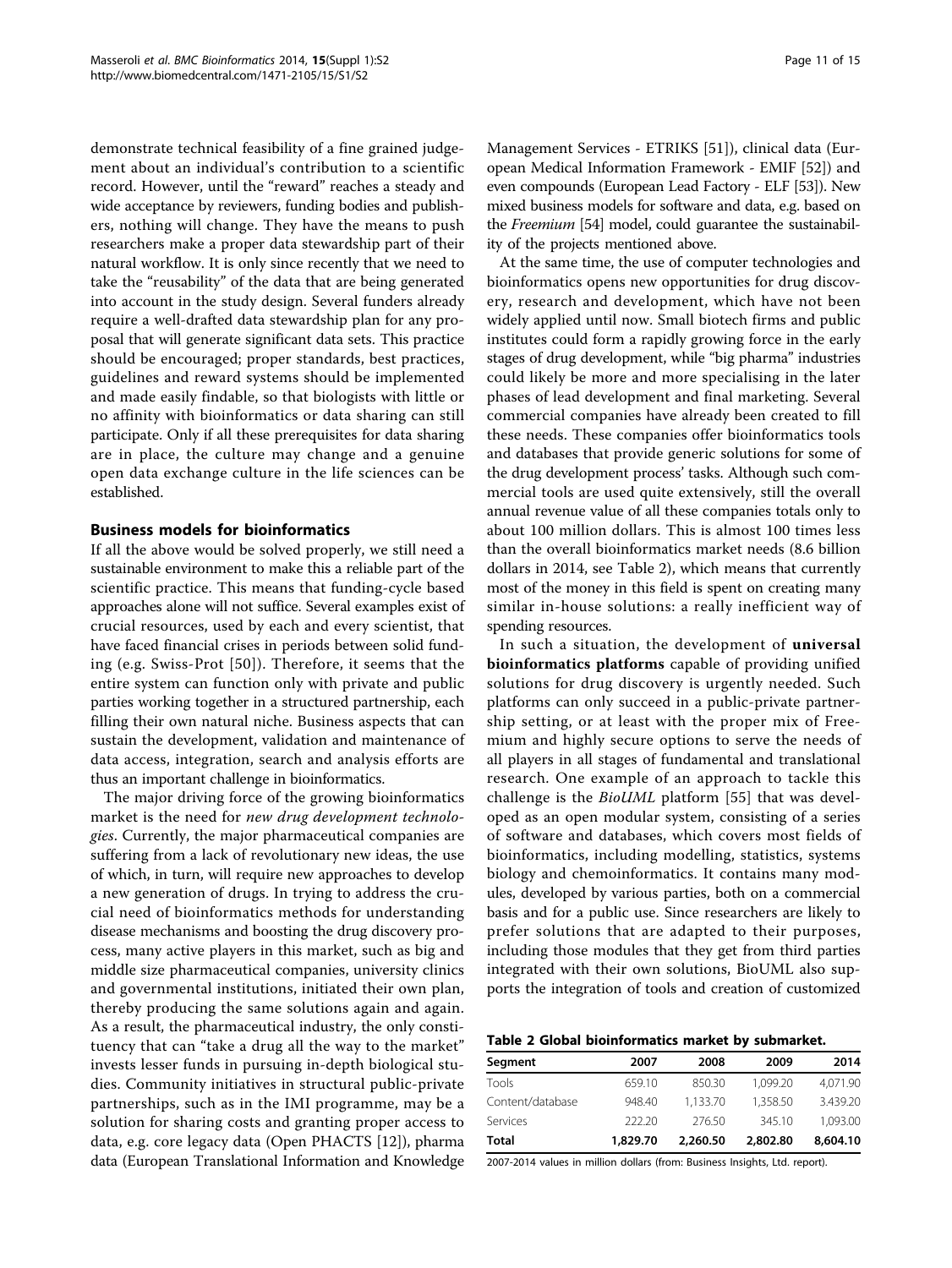solutions for a particular user. Furthermore, the open source nature of the BioUML platform allows the creation of new modules by the community of third-part developers, thus increasing the number of modules and features in the platform.

BioUML is only one possible solution: there is a chance that other similar efforts develop, thus limiting the efficiency of a unique shared platform. ELIXIR may play a crucial role, in close coordination with other projects and Institutes like, for instance, SageBionetworks, National Center for Biotechnology Information (NCBI) and European Bioinformatics Institute (EBI), in shaping the ecosystem around these major needs, by also ensuring the right balance between huge top down projects and a plethora of academic platforms missing the needed mix of scientific and professional quality.

On the industrial side, companies with a viable bioinformatics expertise in-house may incorporate a set of tools and databases in their own information infrastructure. Others may want to use a safe cloud model or may even outsource their research in this field. A core of legacy data that can be combined with proprietary company data is clearly the future, and the entire range of possibilities, from completely open to completely closed, may therefore be required.

As stated above, bioinformatics is one of the fastest growing segments in the life sciences sector. Bioinformatics and data publishing platforms, such as those described in this position paper and especially the open source based

platforms, have a considerable opportunity in this market. We expect that such platforms may awake the interest of several classes of consumers, such as:

• programmers developing software for bioinformatics and systems biology, who will get an opportunity for quick and easy creation of various new software modules,

• bioinformaticians in large pharmaceutical companies and in academic institutions, who serve the experimental laboratories in support of bioinformatics infrastructures,

• biologists and medical chemists, who are the end users.

Table 3 lists the main reasons why each of these users will be interested in the platforms. The introduction of such universal platforms will open yet another business opportunity for publishers, biologists and bioinformaticians, namely providing data analysis services through the platforms. Services take a big part of the market and the share of services in the bioinformatics market is growing, mainly due to the fact that major pharmaceutical companies choose to outsource many of the research and development activities. Currently, most of the active service providers are creating their own mix of tools and approaches, leading to many different offerings of solutions that often contradict, or simply do not fit together, in case several steps of the data analysis are outsourced to

Table 3 User classes of open source bioinformatics platforms and main reasons why they will be interested in the platforms.

| Users Reasons to be interested in open source bioinformatics platforms                                                                                                                                                           |
|----------------------------------------------------------------------------------------------------------------------------------------------------------------------------------------------------------------------------------|
| Software programmers                                                                                                                                                                                                             |
| Convenient tools and utilities for creating new modules                                                                                                                                                                          |
| Ready to use libraries of classes for working with main bioinformatics and system biology objects (e.g. sequences, genes, networks, etc.)                                                                                        |
| Ready integration with all main databases that are needed for working with new modules                                                                                                                                           |
| Ability to upload personal modules to the platform and set the policy of their licensing (free, or commercial through an application store)                                                                                      |
| <b>Bioinformaticians</b>                                                                                                                                                                                                         |
| Convenient unified environment that combines a variety of programs and algorithms in different ways, which may become necessary for<br>the analysis of different data from laboratory tests                                      |
| Unified interface for all modules of the platform that eases the training process of the end users                                                                                                                               |
| Convenient system that can use several programming languages and statistical packages for the creation of scripts, which bioinformaticians<br>can prepare for their further usage in processing of large amounts of routine data |
| Convenient system for construction of work procedures for automatic execution of a given sequence of programs; after their creation, the<br>obtained procedures are passed to end users for automated processing of new data     |
| <b>Biologists and medical chemists</b>                                                                                                                                                                                           |
| Availability of a large number of ready-to-use modules on different branches of bioinformatics, system biology and computer aided drug<br>modelling                                                                              |
| User-friendly interfaces                                                                                                                                                                                                         |
| Ability of creation of personalized structured data repository "in the cloud", with data of different origins (e.g. transcriptomics, proteomics, etc.)                                                                           |
| Ability to provide reproducible research                                                                                                                                                                                         |
| Ready-to-use operating procedures for automatic execution of given sequences of programs that can answer dedicated biological questions                                                                                          |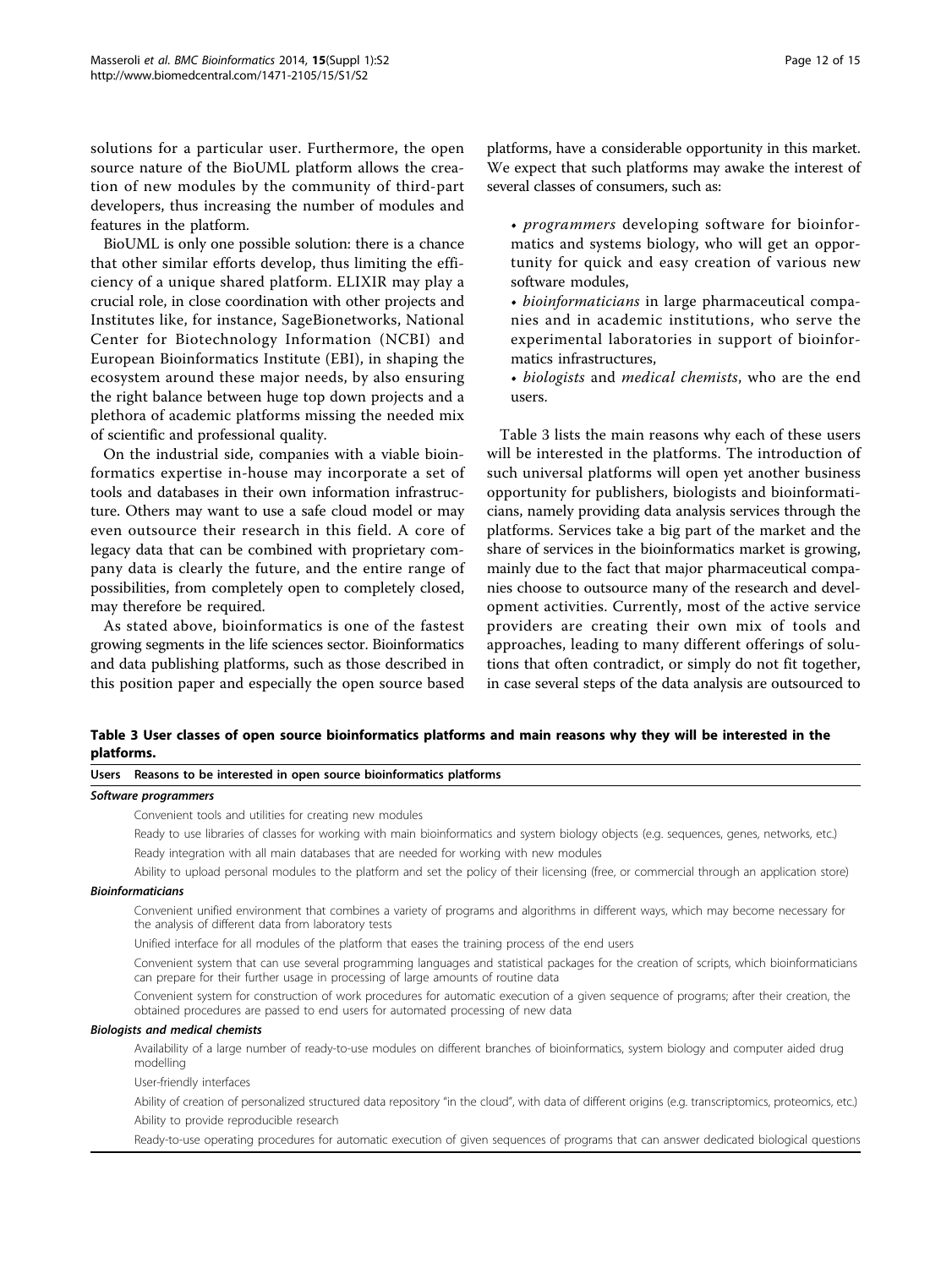different providers. Universal, open platforms can solve most of these problems by providing, on one side, a universal interface for all data inputs and outputs and by constituting, on the other side, a free market place for the service providers.

# Conclusions

Great advances in bio-molecular data production are solving the previous paucity of biological-molecular data; computational standards and techniques are now needed to prevent and reduce the inaccuracy of these data, as well as to support their interpretation. The aim is to provide a quantity of reliable and precise enough data to be used in data driven computational inference and biological knowledge discovery. This transition is rapidly shifting the current main issues in the life sciences towards managing the enormous amount of diverse data effectively and making sense of it. We have mentioned the challenges and how they are tackled in major international initiatives. Other scientific communities, such as physicists, also generate huge amounts of data and have already solved some of the related issues. Yet, challenges are different. To begin with, physics deals with fewer objects than the life sciences; thus, complexity (i.e. number of possible relationships between objects) is greater in the life sciences than in physics, where the same objects always occur in the large physics datasets. Consequently, in the new life science panorama, finding, selecting, extracting, meaningfully integrating and comprehensively processing the most reliable and appropriate information raise numerous issues. Computer science can support their solving in several ways, firstly through formalization and modelling of entities and relationships. Formal modelling provides many critical advantages, including the non-ambiguous definition of entities and concepts, which directly supports integration, search and comprehensive analysis of multiple, heterogeneous and complex bio-data. Secondly, bioinformatics solutions can encompass the standardization of common data and information capture and the interoperability of infrastructures; they can also support data semantics to ease direct integration and comparison with new data.

Based on large and commonly supported research infrastructures, universal computational platforms capable of providing unified solutions for multiple life science needs are emerging. They can both provide universal interfaces for data inputs and outputs. The introduction of such universal platforms represents an additional business opportunity in the fast growing bioinformatics sector of the life science market. This business model, together with open source and open access policies, has the potential to sustain the development and maintenance of good computational systems and effective data integration and validation efforts.

Besides technological and methodological aspects, social aspects are currently playing a very relevant role in bioinformatics and in the life sciences in general. Among them a crucial aspect is the difficulty of attracting contributions to sharing and annotating data, due to inappropriate interfaces and the limited use of adequate provenance and reward models. The actual accessibility and reusability of the data is the main underlying issue that can be addressed with the inclusion of metadata, including rich provenance information as in nanopublications, a recently proposed scheme for publishing a potentially massive number of associations in a "discoverable" and interoperable format.

In conclusion, we strongly recommend that bioinformaticians and experimental scientists first carefully consider joining one of the existing community efforts mentioned in this paper, before deciding to embark on any of these challenges in splendid isolation.

#### List of abbreviations used

API: Application Programming Interface; BAM: Binary Alignment/Map; BED: Browser Extensible Data; bigWig: Binary Wiggle; BMC: BioMed Central; BMS: Biological and Medical Sciences; ChEMBL: Chemical European Molecular Biology Laboratory database; ChIP-Seq: Chromatin Immunoprecipitation Sequencing; DAS: Distributed Annotation System; DNA: Deoxy-ribo-Nucleic Acid; DOI: Digital Object Identifier; EBI: European Bioinformatics Institute; EDAM: EMBRACE Data and Methods; ELF: European Lead Factory; EMBRACE: European Model for Bioinformatics Research And Community Education; EMIF: European Medical Information Framework; ESFRI: European Strategic Forum on Research Infrastructures; ETRIKS: European Translational Information and Knowledge management Services; EU: European Union; FASTQ: FASTA Quality; FP6: Framework Programme 6; FP7: Framework Programme 7; IEO-IIT: Istituto Europeo di Oncologia - Istituto Italiano di Tecnologia; IMI: Innovative Medicine Initiative; KBBE: Knowledge-Based Bio-Economy; NCBI: National Center for Biotechnology Information; NGS: Next-Generation Sequencing; Open PHACTS: Open Pharmacological Concept Triple Store; PLoS: Public Library of Science; Polimi: Politecnico di Milano; PubMed: Public/Publisher MEDLINE; RDF: Resource Description Framework; ROC: Receiver Operating Characteristic; SAM: Sequence Alignment/Map; SNP: Single Nucleotide Polymorphism; SPO: subject-predicate-object triple; UML: Unified Modeling Language; UniProt: Universal Protein Resource; URI: Uniform Resource Identifier; UUID: Universally Unique Identifier.

#### Competing interests

The authors declare that they have no competing interests. AK works for geneXplain company.

#### Authors' contributions

MM and PR conceived the idea behind this work, lead the discussion among authors, and together with FL and BM, coordinated the writing of the sections of the manuscript, other than contributing to write the manuscript. BM discussed the high relevance of provenance and reward models, together with open exchange and access methodologies, to support motivation and foster personal contributions of experts towards active contribution to data and information integration.

EBR provided the overall view of major recent past and ongoing bio-data and tool integration projects, discussing the most notable of such efforts in human, animal and plant domains.

SC presented and discussed the technological challenges for data integration, exchange and search, providing a view on how to tackle them. AK gave the business view by presenting and discussing current business models for bioinformatics, which can also allow maintenance of good developed computational systems and universal platforms for the community.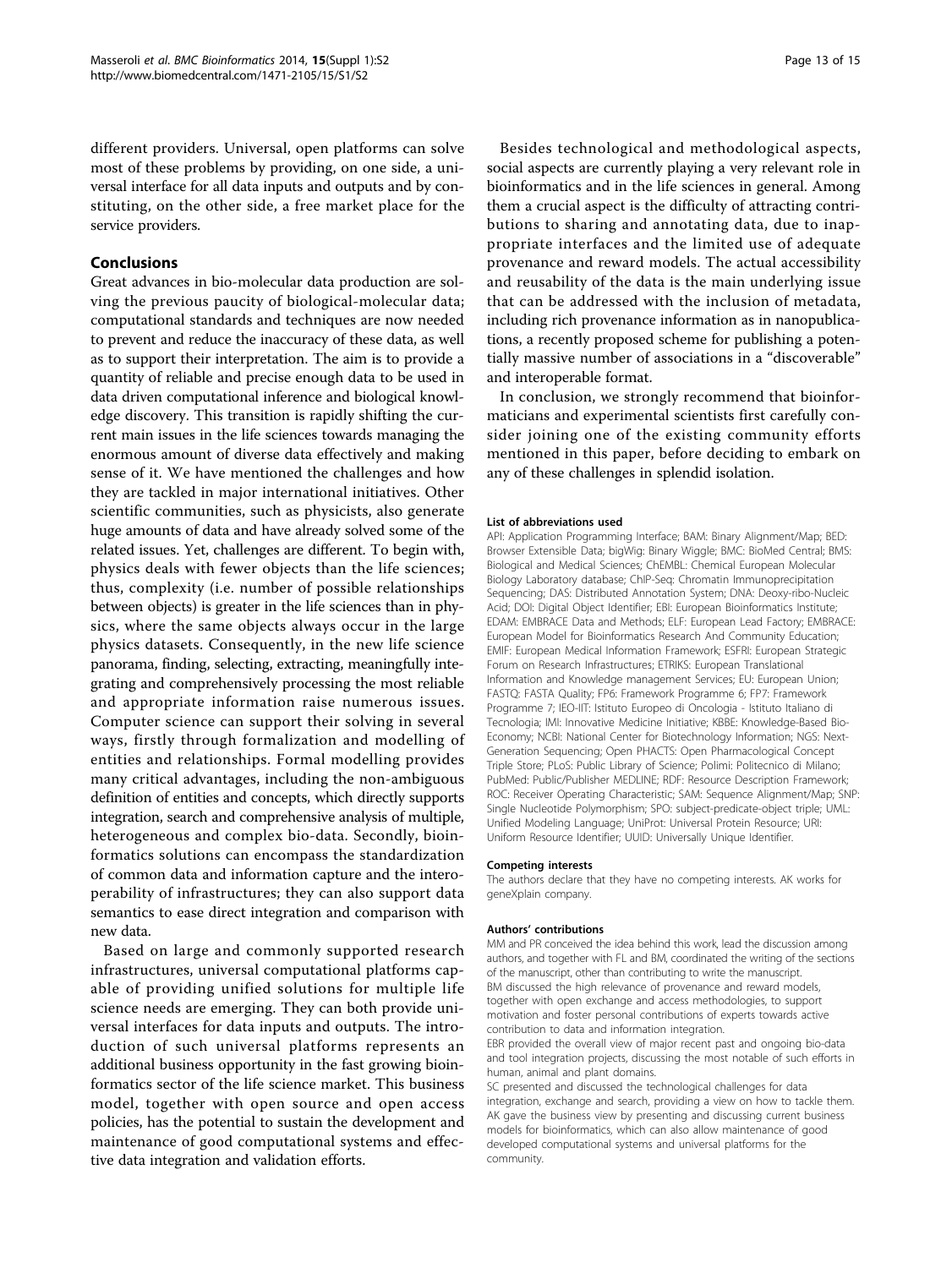<span id="page-13-0"></span>FR illustrated methodological aspects related to data and process formal modelling and how they can contribute to the life sciences.

FL introduced the importance of social aspects involved in effective data integration and validation efforts. All authors revised the manuscript and read and approved its final version.

#### Acknowledgements

Authors wish to thank all researchers who participated in the lively discussions held in Como during the NETTAB 2012 Workshop. They especially want to thank Mark Wilkinson and Paolo Missier for their fundamental suggestions and comments that allowed the authors to significantly improve this paper.

#### Declarations

Publication of this article has been funded by the IRCCS AOU San Martino IST. EBR's contribution has been partially supported by COST-BMBS Action BM1006 "Next Generation Sequencing Data Analysis Network", SeqAhead, The ALLBIO project "Broadening the Bioinformatics Infrastructure to unicellular, animal, and plant science", a EU FP7 [Theme: KBBE.2011.3.6-02], Grant agreement no: 289452.

AK's contribution has been partially supported by EU FP7 grants SysCol, MIMomics and BMBF grant GeronotShield.

This article has been published as part of BMC Bioinformatics Volume 15 Supplement 1, 2014: Integrated Bio-Search: Selected Works from the 12th International Workshop on Network Tools and Applications in Biology (NETTAB 2012). The full contents of the supplement are available online at [http://www.biomedcentral.com/bmcbioinformatics/supplements/15/S1.](http://www.biomedcentral.com/bmcbioinformatics/supplements/15/S1)

#### Authors' details <sup>1</sup>

Dipartimento di Elettronica, Informazione e Bioingegneria, Politecnico di Milano, Milano, 20133, Italy. <sup>2</sup>Leiden University Medical Center, Leiden, 2333 ZA, The Netherlands. <sup>3</sup>Netherlands Bioinformatics Center, Nijmegen, 6500 HB, The Netherlands. <sup>4</sup>Department of Animal Breeding and Genetics, SLU-Global Bioinformatics Centre, Swedish University of Agricultural Sciences, Uppsala, 75124, Sweden. <sup>5</sup>Department of Immunology, Genetics and Pathology,<br>Uppsala University, Uppsala, 75108, Sweden. <sup>6</sup>GeneXplain GmbH, Wolfenbüttel, 38302, Germany. <sup>7</sup>Institute of Chemical Biology and Fundamental Medicine SBRAS, Novosibirsk, 630090, Russia. <sup>8</sup>Inria Grenoble Rhône-Alpes, Saint-Ismier cedex, 38334 France. <sup>9</sup>Proteome Informatics Group, SIB Swiss Institute of Bioinformatics, 1211 Geneva 4, Switzerland. <sup>10</sup>Section of Biology, University of Geneva, 1211 Geneva 4, Switzerland. <sup>11</sup>Biopolymers and Proteomics, IRCCS AOU San Martino IST, Genoa, 16132, Italy.

#### Published: 10 January 2014

#### References

- Yavartanoo M, Choi JK: ENCODE: A sourcebook of epigenomes and chromatin language. Genomics Inform 2013, 11(1):2-6.
- 2. Schadt EE, Linderman MD, Sorenson J, Lee L, Nolan GP: Computational solutions to large-scale data management and analysis. Nat Rev Genet 2010, 11(9):647-657.
- 3. Masseroli M, Romano P, Lisacek F: NETTAB 2012 Workshop on "Integrated Bio-Search", 14-16 November 2012, Como, Italy. EMBnet.journal 2012, 18(Suppl B):1-154 [\[http://journal.embnet.org/index.php/embnetjournal/](http://journal.embnet.org/index.php/embnetjournal/article/view/518/802) [article/view/518/802](http://journal.embnet.org/index.php/embnetjournal/article/view/518/802)].
- 4. **UML<sup>®</sup> Resource Page.** [\[http://www.uml.org/\]](http://www.uml.org/).
- van Haagen HH, 't Hoen PA, de Morrée A, van Roon-Mom WM, Peters DJ, Roos M, Mons B, van Ommen GJ, Schuemie MJ: In silico discovery and experimental validation of new protein-protein interactions. Proteomics 2011, 11(5):843-853.
- 6. Hanley JA, McNeil BJ: The meaning and use of the area under a receiver operating characteristic (ROC) curve. Radiology 1982, 143:29-36.
- 7. Ison J, Kalaš M, Jonassen I, Bolser D, Uludag M, McWilliam H, Malone J, Lopez R, Pettifer S, Rice P: EDAM: an ontology of bioinformatics operations, types of data and identifiers, topics and formats. Bioinformatics 2013, 29(10):1325-1332.
- Pettifer S, Ison J, Kalas M, Thorne D, McDermott P, Jonassen I, Liaquat A, Fernandez JM, Rodriguez JM, Partners I, Pisano DG, Blanchet C, Uludag M, Rice P, Bartaseviciute E, Rapacki K, Hekkelman M, Sand O, Stockinger H, Clegg AB, Bongcam-Rudloff E, Salzemann J, Breton V, Attwood TK,

Cameron G, Vriend G: The EMBRACE web service collection. Nucleic Acids Res 2010, 38(Suppl 2):W683-W688.

- 9. Bhagat J, Tanoh F, Nzuobontane E, Laurent T, Orlowski J, Roos M, Wolstencroft K, Aleksejevs S, Stevens R, Pettifer S, Lopez R, Goble C: BioCatalogue: a universal catalogue of web services for the life sciences. Nucleic Acids Res 2010, 38(Suppl 2):W689-W694.
- 10. Kalaš M, Puntervoll P, Joseph A, Bartaševičiutė E, Töpfer A, Venkataraman P, Pettifer S, Bryne JC, Ison J, Blanchet C, Rapacki K, Jonassen I: BioXSD: the common data-exchange format for everyday bioinformatics web services. Bioinformatics 2010, 26(18):i540-i546.
- 11. About GEN2PHEN | G2P Knowledge Centre. [[http://www.gen2phen.org/](http://www.gen2phen.org/about/) [about/\]](http://www.gen2phen.org/about/).
- 12. Open PHACTS. [[http://www.openphacts.org/\]](http://www.openphacts.org/).
- 13. AllBio. [\[http://www.allbioinformatics.eu/\]](http://www.allbioinformatics.eu/).
- 14. Consultation on possible topics for future activities for integrating and opening existing national research infrastructures - Assessment report. [<http://ec.europa.eu/research/infrastructures/pdf/final-report-CEI-2013.pdf>]. 15. BioMedBridges. [<http://www.biomedbridges.eu/>].
- 16. ELIXIR. [\[http://www.elixir-europe.org/\]](http://www.elixir-europe.org/).
- 17. Jenkinson AM, Albrecht M, Birney E, Blankenburg H, Down T, Finn RD, Hermjakob H, Hubbard TJ, Jimenez RC, Jones P, Kähäri A, Kulesha E, Macías JR, Reeves GA, Prlić A: Integrating biological data - the Distributed Annotation System. BMC Bioinformatics 2008, 9(Suppl 8):S3.
- 18. Fernández-Suárez XM, Galperin MY: The 2013 Nucleic Acids Research Database Issue and the online molecular biology database collection. Nucleic Acids Res 2013, 41(Database):D1-D7.
- 19. Smith B, Ashburner M, Rosse C, Bard J, Bug W, Ceusters W, Goldberg LJ, Eilbeck K, Ireland A, Mungall CJ, OBI Consortium, Leontis N, Rocca-Serra P, Ruttenberg A, Sansone SA, Scheuermann RH, Shah N, Whetzel PL, Lewis S: The OBO Foundry: coordinated evolution of ontologies to support biomedical data integration. Nat Biotechnol 2007, 25(11):1251-1255.
- 20. Meyer LR, Zweig AS, Hinrichs AS, Karolchik D, Kuhn RM, Wong M, Sloan CA, Rosenbloom KR, Roe G, Rhead B, Raney BJ, Pohl A, Malladi VS, Li CH, Lee BT, Learned K, Kirkup V, Hsu F, Heitner S, Harte RA, Haeussler M, Guruvadoo L, Goldman M, Giardine BM, Fujita PA, Dreszer TR, Diekhans M, Cline MS, Clawson H, Barber GP, Haussler D, Kent WJ: The UCSC Genome Browser database: extensions and updates 2013. Nucleic Acids Res 2013, 41(Database):D64-D69.
- 21. Palluzzi F, Venco F, Dahal S, Masseroli M, Ceri S: Integration oriented modelling of Next Generation Sequencing data. In Proceedings of the 10th Annual Meeting of the Bioinformatics Italian Society (BITS 2013): 21-23 May 2013: Udine, IT. IGA;Fogolari F, Policriti A 2013:79.
- 22. Data File Formats. [[http://genome.ucsc.edu/FAQ/FAQformat.html\]](http://genome.ucsc.edu/FAQ/FAQformat.html).
- 23. Ovaska K, Lyly L, Sahu B, Jänne OA, Hautaniemi S: Genomic Region Operation Kit for exible processing of deep sequencing data. IEEE/ACM Trans Comput Biol Bioinform 2013, 10(1):200-206.
- 24. Mons B, Velterop J: Nano-publication in the e-science era. In Proceedings of the Workshop on Semantic Web Applications in Scientific Discourse (SWASD 2009): 26 October 2009: Washington DC, USA Clark T, Luciano JS, Marshall MS, Prud'hommeaux E, Stephens S 2009, 523:4[\[http://CEUR-WS.org/Vol-523/](http://CEUR-WS.org/Vol-523/Mons.pdf) [Mons.pdf\]](http://CEUR-WS.org/Vol-523/Mons.pdf).
- 25. Researchobject. [\[http://www.researchobject.org/](http://www.researchobject.org/)].
- 26. Nanopub.org. [\[http://www.nanopub.org/\]](http://www.nanopub.org/).
- 27. Patrinos GP, Cooper DN, van Mulligen E, Gkantouna V, Tzimas G, Tatum Z, Schultes E, Roos M, Mons B: Microattribution and nanopublication as means to incentivize the placement of human genome variation data into the public domain. Hum Mutat 2012, 33(11):1503-1512.
- 28. Beck T, Free RC, Thorisson GA, Brookes AJ: Semantically enabling a genome-wide association study database. J Biomed Semantics 2012, 3(1):9.
- 29. Williams AJ, Harland L, Groth P, Pettifer S, Chichester C, Willighagen EL, Evelo CT, Blomberg N, Ecker G, Goble C, Mons B: Open PHACTS: semantic interoperability for drug discovery. Drug Discov Today 2012, 17(21-22):1188-1198.
- 30. Mons B: Which gene did you mean? BMC Bioinformatics 2005, 6:142.
- 31. Mons B, Ashburner M, Chichester C, van Mulligen E, Weeber M, den Dunnen J, van Ommen GJ, Musen M, Cockerill M, Hermjakob H, Mons A, Packer A, Pacheco R, Lewis S, Berkeley A, Melton W, Barris N, Wales J, Meijssen G, Moeller E, Roes PJ, Borner K, Bairoch A: Calling on a million minds for community annotation in WikiProteins. Genome Biol 2008, 9(5):R89.